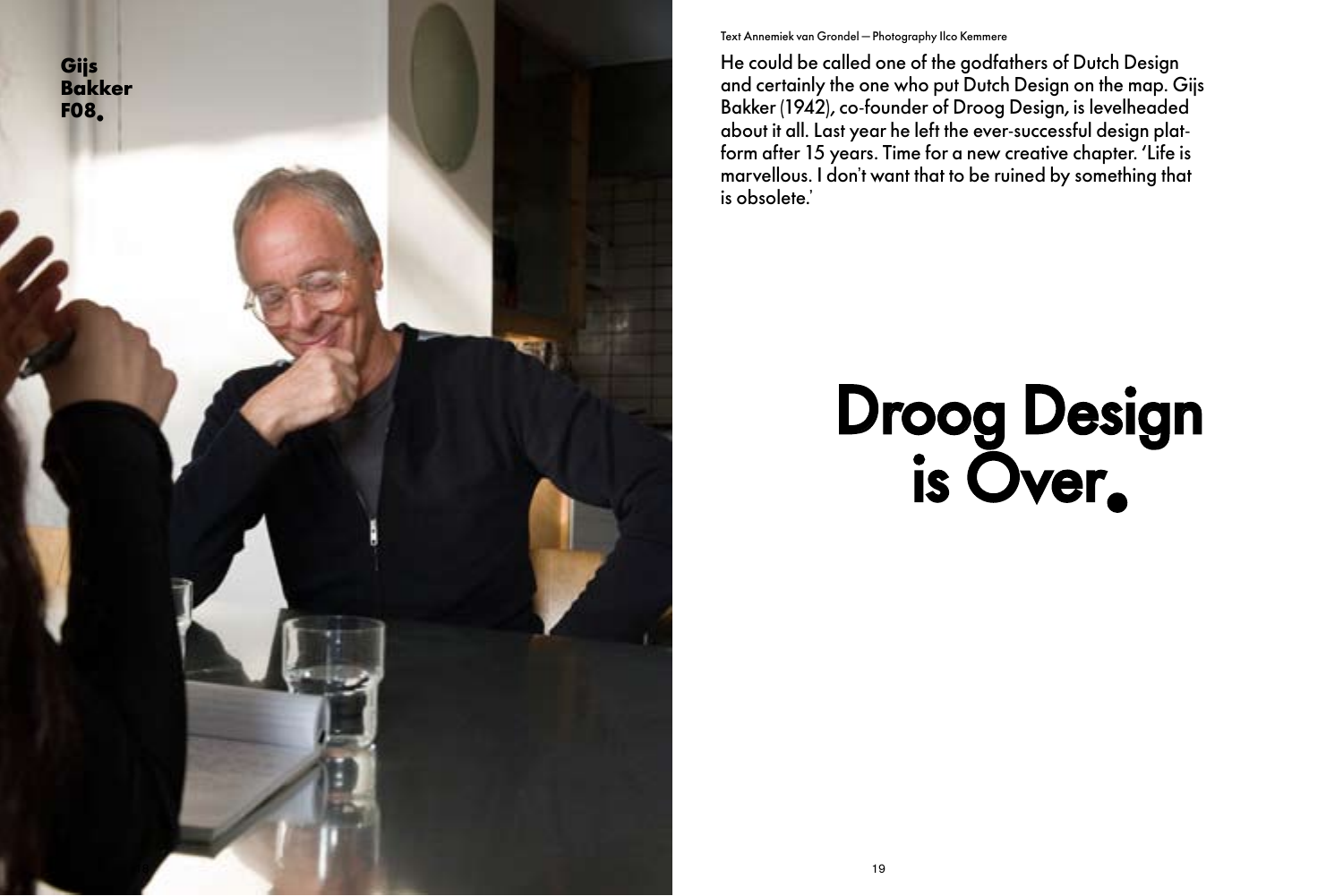

'Vienna, 1980. My wife, my son, and I were visiting a jewellery symposium there. There were posters in all the trams with the slogan: "Design is unsichtbar". They were referring to an exposition in Linz. We visited it on the way back. An enormous white tent on the bank of the Donau, crammed with design in the broadest sense of the word; post-modern architecture, car design, performance art, fashion, visual arts… One section with design pieces by Ettore Sottsass. Carpet made up of classic parquet flooring, finished with a chrome-plated steel border and placed under insipid Formica chairs in the most varied patterns. A lamp

with a myriad of bulbs. A bookcase from the Memphis collection that would later become an icon… The audacity! Fantastic! That kind of shock stays with you forever.'

He sighs. The exhibition meant a turning point for Gijs Bakker, conceptual artist and designer, and a cautious prelude to Droog Design, the design platform he would later start with Renny Ramakers. Droog Design is everything the cutting edge of that time, Italian design by Studio Alchimia and Memphis Group, wasn't: a return to the idea, the concept, averse from unnecessary decoration and exaggeration, but with an emphasis on originality and reclamation, all with a touch of irony. It was a new style that set off a shock wave in 1993 at the Salone in Milan, similar to the one Memphis caused at this Forum Design exhibition in Linz.

#### Intuition

Bakker is characterized by a curious mixture of level-headedness and absent-mindedness. These elements come back again and again, both in his personality and in his work. He approaches life with an almost childlike curiosity, despite his vast experience and all but encyclopaedic knowledge of art and design. His home-cum-studio, a canal-side house purchased from another Dutch design celebrity, Benno Premsela, is a striking example of the diversity of his interests: a jumble of styles, all tastefully arranged. 'Benno had a fantastic, free, and open spirit!', he calls from the kitchen with enthusiasm. 'In the eighties he had a kind of home-gallery in this room. Look at the cotton carpet you are sitting on. That was revolutionary in those days!'

Besides being a designer, Bakker is also a cultural entrepreneur and mentor. He was and is a decisive influence on the international promotion of Dutch design, though both his designs (jewellery, interior and industrial design) and his role as teacher and guest-curator (as early as 1980 he organized the exhibition Design from the Netherlands in Stuttgart, which toured Europe for four years, commissioned by the Office of Fine

Arts Abroad in, Amsterdam) as well as his collaboration projects.

His first collaboration was with his wife, Emmy van Leersum, whom he met in the early sixties at the Rietveld Academy in Amsterdam, where they both studied jewellery design. Their conceptual outlook and raising the fundamental level of jewellery design made G+E (Gijs and Emmy) pioneers. Bakker: 'We were very different. She was functional and analytical in the step-by-step development of ideas, whereas I have a more intuitive approach. An excellent combination.'

Van Leersum passed away in 1984, when their son Aldo, now also a designer, was 13 years old. Bakker is keeping her legacy alive. 'Last year I organized a retrospective of our work and placed a series of sixteen aluminium bracelets, all slightly different, in a display case,' Bakker says. 'It felt as if she was looking over my shoulder and knowingly whispering: "Shouldn't you turn that bracelet the other way around?" '

#### Droog Design

A second important collaboration was with art historian and design critic Renny Ramakers. High-profile projects and exhibitions led their design platform Droog Design to become the driving force behind the movement that later became internationally synonymous with Dutch design. Bakker and Ramakers decided on collaboration during a group exhibition in pop temple Paradiso in Amsterdam. An upstairs gallery, on a regular Sunday afternoon, in early '93. Bakker was one of the exhibitors, Ramakers organized the event.

'It was snowing and it was cold, but all of Amsterdam was there,' Bakker recounts. 'The time was ripe, responses were good. I was planning on focussing public attention on some former students in a shop/ gallery in the Via Serva in Milan, with ceramics, textiles and jewellery. Renny and I rashly decided to combine this idea with what was being shown in Paradiso.' They didn't harbour any illusions, but expected to see mainly 'indifferent

#### Gijs Bakker (1942, Amersfoort)

- e arly '60s Rietveld Academy and "<br>Konstfack Skolen, Stockholm
- 1965 collaboration with Emmy van<br>Leersum (1966 marriage)
- 1993 Droog Design with design critic<br>and historian Renny Ramakers
- 1996 Chi ha paura...? with Marijke<br> Vallanzasca
- Design from jewellery, interiors,<br>furniture, household appliances and items, to public spaces and exhibi-<br>tions. For Polaroid, Artifort, VKB and<br>Eno Studio, among others. His work is<br>collected throughout the world and<br>has received many awards since<br>1965, the last of which was the Benno<br>Prems
- Since 1968 Teacher at the Delft<br>University of Technology and the<br>Design Academy, among others.
- Now guest-curator, jury member,<br>lecturer, and head of the Masters<br>Department (IM) of the Design<br>Academy, Eindhoven.

Dutch furniture salesmen,' as Bakker puts it. Dutch design didn't "exist" after all. But fate had something else in mind. With the arrival of Andrea Branzi – a group of young designers and press people in his wake – the exposition gained attention. The last three days there was quite a rush.



Within a few years Droog Design as a brand put the Netherlands on the map, with its razor-shape sense of the spirit of the times and its selection and later in-house production of unconventional, conceptual work with a interpretive twist. And done by a new generation that gave renewed meaning to design with clever use of combinations and recycling. World-famous designers like Richard Hutten, Marcel Wanders, Jurgen Bey, and Hella Jongerius all started out with Droog. Bakker now considers Droog Design's current position as less influential. Last June, he decided to withdraw from the fifteen-year collaboration with Ramakers, to the dismay of many.

With the opening of a prestigious store in New York, he came to believe commercial considerations would push content further into the background.

The designer is glad it is behind him. 'I am working on a lot of new projects. Life is fantastic. I don't want that to be ruined by something that is obsolete. Droog Design is over. Something receives attention for some ten years and then is irrevocably surpassed by the next idea. That's fine; it gives young people space. Every generation has the right to express itself and to design their own products or environment.'

A career in chapters In spite of the diversity of his activities – design, teaching, lecturing, organizing exhibitions – Gijs Bakker's life is divided into clear-cut chapters of 15 years. Admittedly, they run more of less parallel to each from students from all over the other, but it is remarkable nonetheless: this marriage to Emmy van Leersum; the period of time he was busy with Droog Design; the working relationship and romance he had with Italian gallery owner Marijke Vallanzasca, with whom he started the successful jewellery label Chi ha paura...? in 1996. He is currently working on a long-term project in Taiwan. At the request of the Taiwanese Craft Research and Development Institute, he is developing a native design culture for the Taiwanese craft-industry, together with 17 young Taiwanese designers. Could this be an indication of what is to come for the next 15 years?

## 'Design is still all about flexibility and an open mind, just like in the sixties.'

The differences between the Northern European and Asian views of design fascinate him immensely. Here, as with Droog Design and at the Design Academy, he comes into contact with global thinking, something that has little to do with bringing Dutch character to Taiwanese design. What does it involve? A conceptual approach. Or rather, as Bakker puts it: 'conceptual design in context.' Here the context is Taiwanese culture. His findings are being presented in the Triennale in Milan, under the label yii (see page …), featuring products made of bamboo, porcelain, and even brick, a material that the Dutch brought to Taiwan in the seventeenth century. Bakker: 'One young man built sculptural, organic implements out of it. Beautiful and innovative.'

One exception to his 'career in chapters' is the number of years the designer has been teaching: more than forty years. For some time now,

he has been head of the department of Masters of IM at the Design Academy in Eindhoven, a study programme that also has a strong impact on Dutch Design and for which there is fierce competition world. 'A lot is happening here, especially in the field of research. The market is changing; it demands more from designers than just a product,' he explains. 'This can limit them, but it can also simulate and inspire. The majority of the foreign designers we've attracted, both in Eindhoven and at Droog, have stayed in the Netherlands, because they've found a cultural and economic climate here that is without equal anywhere in the world. For the arts, this has traditionally meant that the government has found it its mission to instruct the masses and impart culture to them. Graphic design and architecture flourished in the 1920s and '30s, thanks to the active part the government played as patron. But product design was not yet of importance. Up until the  $'$ 60s and ' $70s$  it was seen as nothing more than embellishment, strictly for marketing but without further purpose.'



#### Think global

Bakker was one of the first in the Netherlands to realize that differences between art, design, and other disciplines could be done away with. And besides pioneer, he was also an advocate of "the concept". To say that he, as teacher and lecturer, could help the Dutch design world advance even further by propagating the "think global" concept, he finds too bold a statement. 'Precisely because we live in such a "global" world, the identity of the group you are a part of, in this case the Netherlands, has to be